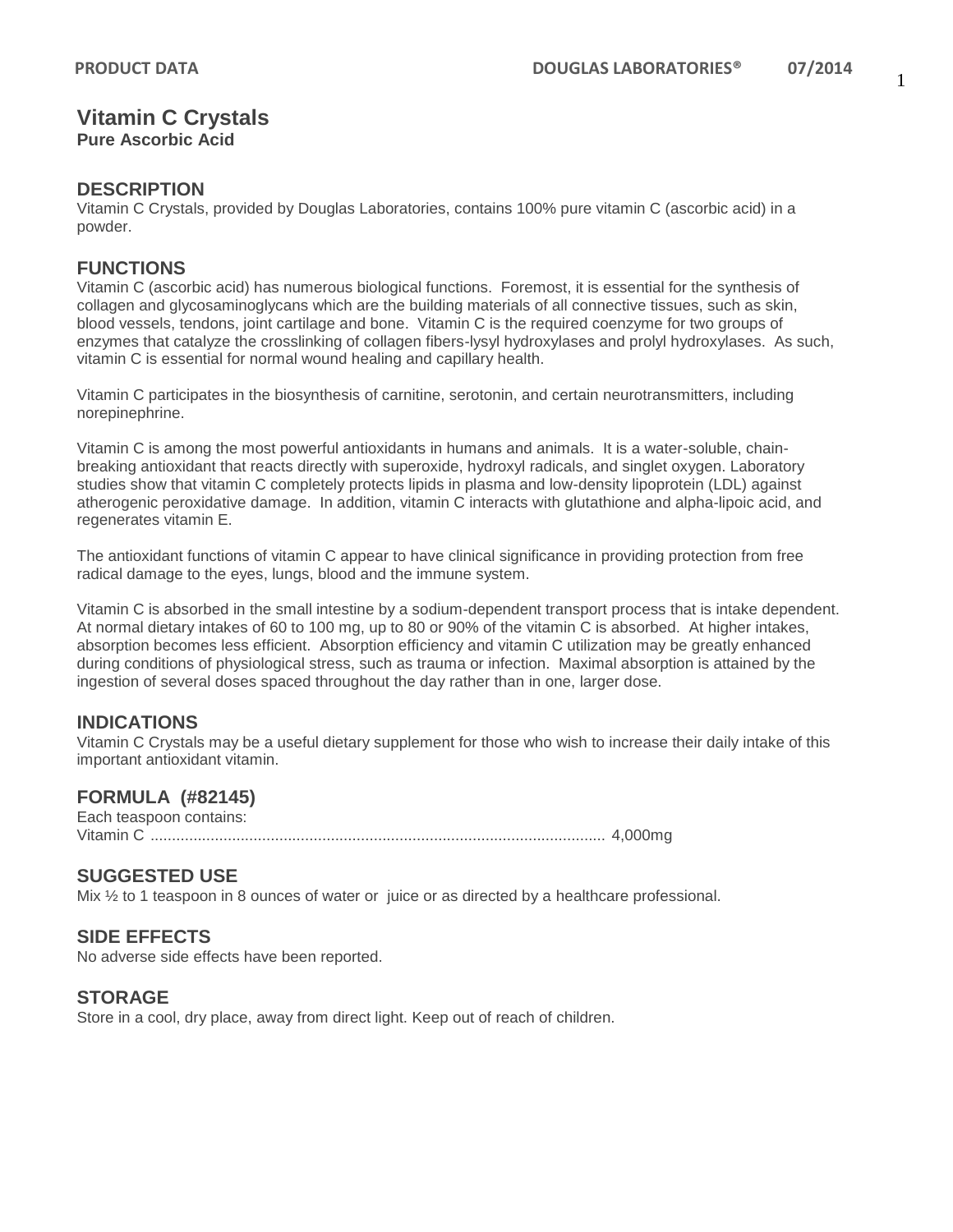# **Vitamin C Crystals**

**Pure Ascorbic Acid**

# **REFERENCES**

Alcaín FJ, Burón MI. Ascorbate on cell growth and differentiation. J Bioenerg Biomembr 1994;26:393-398. Ballmer PE, Reinhart WH, Jordan P, Bühler E, Moser UK, Gey KF. Depletion of plasma vitamin C but not of vitamin E in response to cardiac operations. J Thorac Cardiovasc Surg 1994;108:311-320.

Barabás J, Nagy E, Degrell I. Ascorbic acid in cerebrospinal fluid--A possible protection against free radicals in the brain. Arch Gerontol Geriatr 1995;21:43-48.

Bendich A, Langseth L. The health effects of vitamin C supplementation: A review. J Am Coll Nutr 1995;14:124-136.

Beyer RE. The role of ascorbate in antioxidant protection of biomembranes: Interaction with vitamin E and coenzyme Q. J Bioenerg Biomembr 1994;26:349-358.

Bielory L, Gandhi R. Asthma and vitamin C. Ann Allergy 1994;73:89-96.

Cathcart RF, III. Vitamin C in the treatment of acquired immune deficiency syndrome (AIDS). Med Hypotheses 1984;14:423-433.

Cunningham JJ, Mearkle PL, Brown RG. Vitamin C: An aldose reductase inhibitor that normalizes erythrocyte sorbitol in insulin-dependent diabetes mellitus. J Am Coll Nutr 1994;13:344-350.

Eriksson J, Kohvakka A. Magnesium and ascorbic acid supplementation in diabetes mellitus. Ann Nutr Metab 1995;39:217-223.

Faruque MO, Khan MR, Rahman M, Ahmed F. Relationship between smoking and antioxidant nutrient status. Br J Nutr 1995;73:625-632.

Frei B. Reactive oxygen species and antioxidant vitamins: Mechanisms of action. Am J Med 1994;97 Suppl. 3A:5S-13S.

Gale CR, Martyn CN, Winter PD, Cooper C. Vitamin C and risk of death from stroke and coronary heart disease in cohort of elderly people. BMJ 1995;310:1563-1566.

Gerster H. Antioxidant vitamins in cataract prevention. Z Ernahrungswiss 1989;28:56-75.

Ghosh SK, Ekpo EB, Shah IU, Girling AJ, Jenkins C, Sinclair AJ. A double-blind, placebo-controlled parallel trial of vitamin C treatment in elderly patients with hypertension. Gerontology 1994;40:268-272.

Goldenberg H, Schweinzer E. Transport of vitamin C in animal andhuman cells. J Bioenerg Biomembr 1994;26:359-368.

Green MHL, Lowe JE, Waugh APW, Aldridge KE, Cole J, Arlett CF. Effect of diet and vitamin C on DNA strand breakage in freshly-isolated human white blood cells. Mutat Res DNAging Genet Instability Aging 1994;316:91- 102.

Harakeh S, Jariwalla RJ. Comparative study of the anti-HIV activities of ascorbate and thiol-containing reducing agents in chronically HIV-infected cells. Am J Clin Nutr 1991;54:1231S-1235S.

Hemilä H, Herman ZS. Vitamin C and the common cold: A retrospective analysis of Chalmers' review. J Am Coll Nutr 1995;14:116-123.

Hennekens CH. Antioxidant vitamins and cancer. Am J Med 1994;97 Suppl. 3A:2S-4S.

Jariwalla RJ, Harakeh S. Ascorbic Acid and AIDS: Strategic Functions and Therapeutic Possibilities. In: WATSON RR, ed. Nutrition and AIDS. Boca Raton: CRC Press, Inc. 1994:117-139.

Johnston CS, Yen M-F. Megadose of vitamin C delays insulin response to a glucose challenge in normoglycemic adults. Am J Clin Nutr 1994;60:735-738.

Khaw K-T, Woodhouse P. Interrelation of vitamin C, infection, haemostatic factors, and cardiovascular disease. BMJ 1995;310:1559-1563.

Knekt P, Reunanen A, Järvinen R, Seppänen R, Heliövaara M, Aromaa A. Antioxidant vitamin intake and coronary mortality in a longitudinal population study. Am J Epidemiol 1994;139:1180-1189.

Kodama M, Kodama T. Vitamin C and the genesis of autoimmune disease and allergy. In Vivo 1995;9:231- 238.

Kodama M, Kodama T, Murakami M. Autoimmune disease and allergy are controlled by vitamin C treatment. In Vivo 1994;8:251-258.